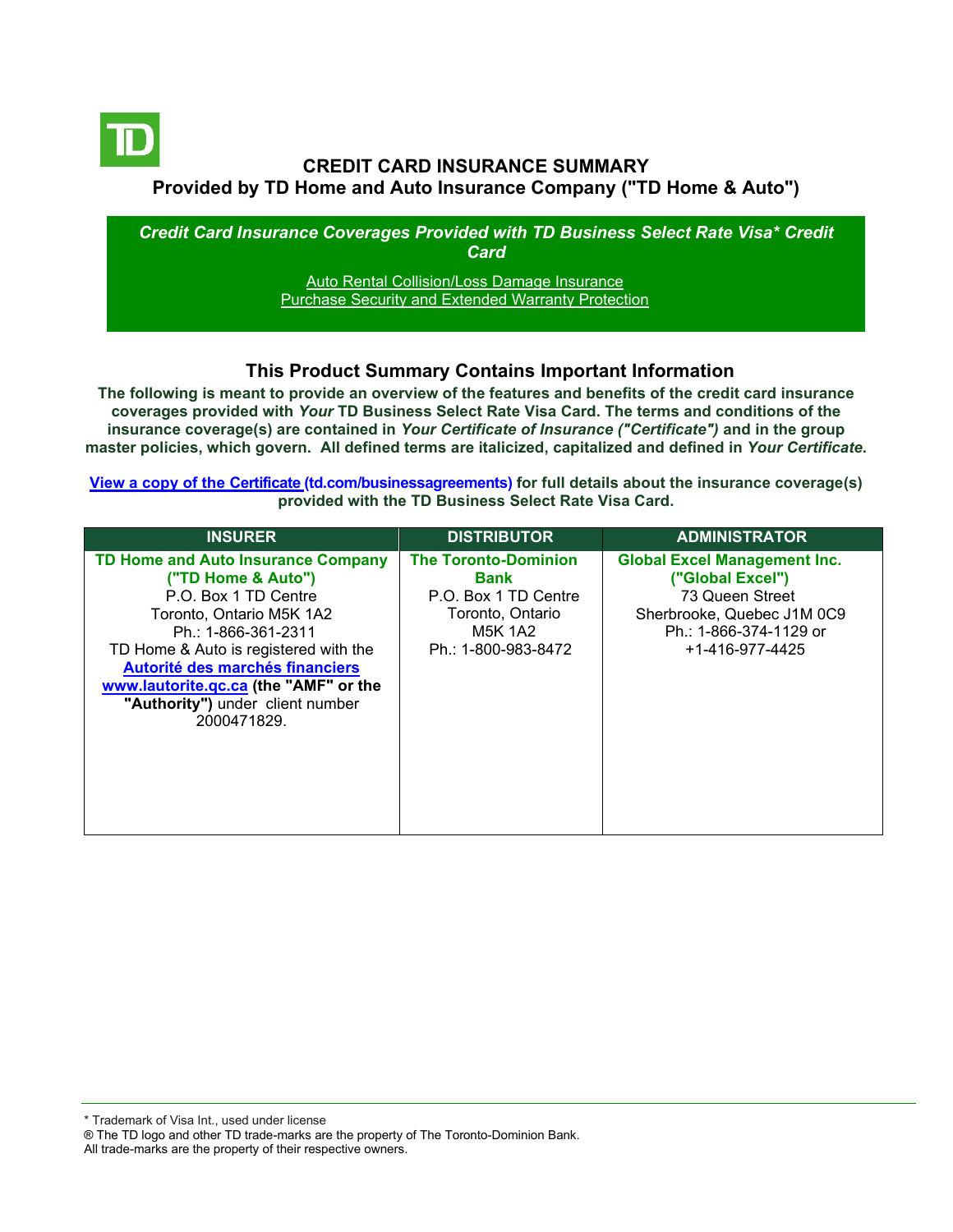

### **General Information You Need to Know**

The following is applicable to **all insurance coverage(s)** provided with the TD Business Select Rate Visa Card, unless otherwise specified*:*



**Complaint Handling:** For information about our complaint processing policy and where a complaint may be filed, please visit our Customer Service & Problem Resolution page at: **<https://www.tdinsurance.com/customer-service/problem-resolution>**.



**Misrepresentation:** *You* must be accurate and complete in *Your* dealings with the *Insurer* at all times. The *Insurer* will not pay a claim if *You*, any person insured under *Your Certificate* or anyone acting on *Your* behalf makes a misrepresentation, attempts to deceive or mislead the *Insurer*, or makes a fraudulent, false or exaggerated statement or claim.



**Cancellation:** Insurance coverage(s) are considered canceled on the date the credit card account is closed. If, at any time, *You* don't want these insurance coverages, *You* can decide not to use them or contact *Your* credit card provider to apply for a different credit card with alternative insurance coverages.



**Cost:** There is no annual fee on *Your* TD Business Select Rate Visa Card. However, *You* have the option to pay an annual fee charged by *Your* credit card provider to lower your interest rate. No additional fee will be charged for the insurance coverages provided with the TD Business Select Rate Visa Card.



**Claims:** *You* must report *Your* claim to *Our Administrator* by calling 1-866-374-1129 no later than the following time limits after the covered event(s) occurred:

- **Auto Rental Collision/Loss Damage Insurance** 
	- o 48 hours; refer to section "In the event of an accident/theft") for full details.
- **Purchase Security and Extended Warranty Protection** 
	- o 45 days; refer to section 5 "Claims" for full details.

Once *We* have approved the claim, *We* will notify *You* and payment will be made within 60 days. If the claim has been denied, *We* will inform *You* of the claim denial reasons within 60 days. *You* can appeal the decision by submitting new information to *Our Administrator*. For complete details, please see the applicable claims section (as listed above) in *Your Certificate.*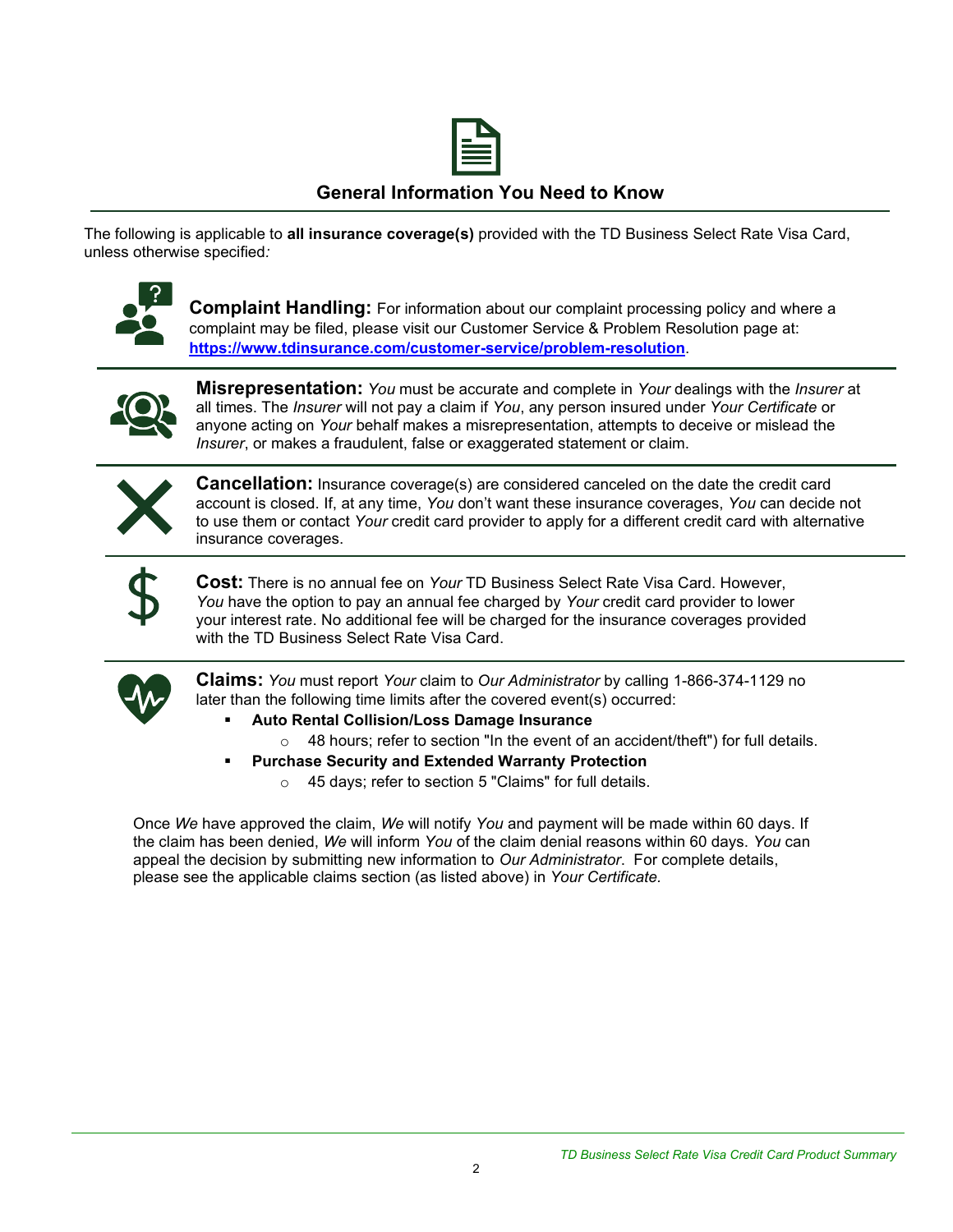# **General Information You Need to Know**

| <b>Eligibility:</b>                                                           |                                                                                                                                                          |                                                                                                                                                                                                                                                                                                                            |
|-------------------------------------------------------------------------------|----------------------------------------------------------------------------------------------------------------------------------------------------------|----------------------------------------------------------------------------------------------------------------------------------------------------------------------------------------------------------------------------------------------------------------------------------------------------------------------------|
| <b>Benefit</b>                                                                | Who is Eligible                                                                                                                                          | <b>Additional Eligibility Requirements</b>                                                                                                                                                                                                                                                                                 |
| <b>Auto Rental Collision/Loss</b><br>Damage Insurance                         | <b>Primary Cardholder or</b><br>Authorized User of the card<br>who presents themself in<br>person at the Rental Agency<br>and signs the rental contract. | The Cardholder must decline<br>٠<br>the Rental Agency's CDW or<br>its equivalent<br>The Cardholder takes<br>٠<br>possession of the rental<br>vehicle and complies with the<br>terms of the rental vehicle<br>policy<br>The Cardholder must be a<br>resident of Canada<br>The credit card must be in<br>٠<br>qood standing. |
| <b>Purchase Security and</b><br><b>Extended Warranty</b><br><b>Protection</b> | <b>Account Holder</b>                                                                                                                                    | Purchase(s) made by the<br>ш<br>Account Holder(s) (Exclusions<br>Apply).<br>The credit card must be in<br>good standing; and<br>The Account Holder must be<br>a resident of Canada.                                                                                                                                        |

**Note:** For full details, please see the "Eligibility" section and/or the definition of "*Account Holder*" in each *Certificate*.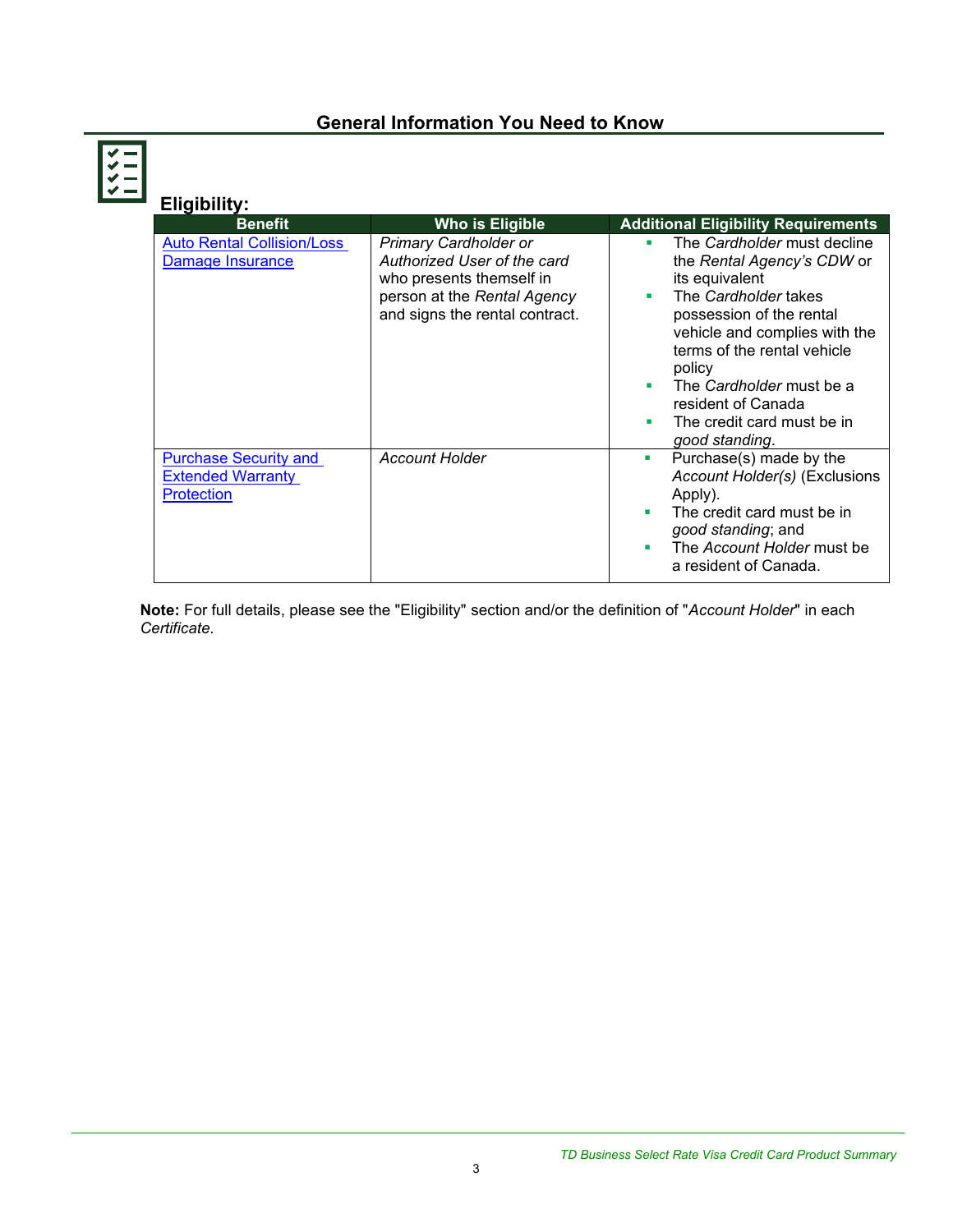<span id="page-3-0"></span>

# **Auto Rental Collision/Loss Damage Insurance**

*Issued by TD Home & Auto under Group Policy Number TDV092010 (the "Policy") to The Toronto-Dominion Bank (the "Policyholder"). Global Excel provides Claims and Assistance services under the Group Policy.*

### **What is included in this coverage?**

Auto Rental Collision/Loss Damage Insurance provides replacement and/or repair coverage for a rental vehicle.

#### **What are the benefits?**

| <b>Benefit</b>                                        | Maximum Benefit Payable                                                                                                                           |
|-------------------------------------------------------|---------------------------------------------------------------------------------------------------------------------------------------------------|
| <b>Auto Rental</b><br><b>Collision/Loss</b><br>Damage | Coverage for up to 48 consecutive days for loss, damage or theft of an<br>eligible rental vehicle (MSRP of rental vehicle cannot exceed \$65,000) |

**Note:** The rental agency's Collision Damage Waiver must be declined and the full cost of the rental vehicle must be paid for using your *Account.*

### **What are the limitations and exclusions?**

This insurance contains limitations and exclusions. For example, the following vehicles will not be covered:

- Van/cargo vans
- **■** Truck/pickup truck
- Off road vehicle
- Motorcycle
- **Exotic vehicles (e.g., Aston Martin, Lotus, etc.)**
- Antique vehicles

Additionally, coverage will not be provided with loss arising from:

- Third party liability
- **•** Personal injury
- **•** Driving the rental vehicle while intoxicated
- Dishonest, fraudulent, or criminal act being committed by the *Insured person*
- Wear and tear of the rental vehicle
- **•** Operation of the rental vehicle in violation of the terms of the rental agreement

For complete details, please see the "Collision/Loss Damage Covers" section in *Your Certificate.*